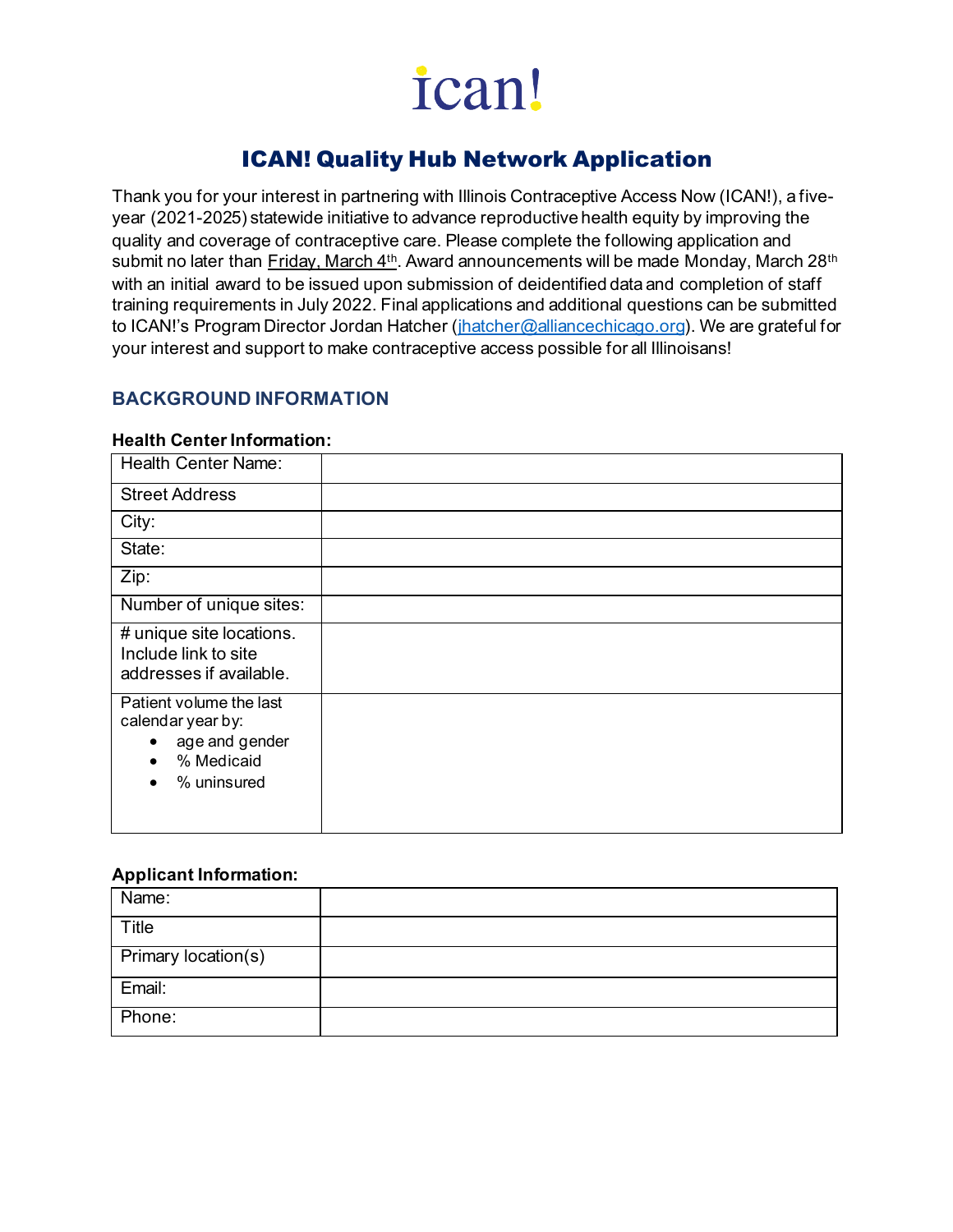# **CLINICAL AND OPERATIONAL CONTRACEPTION PRACTICES**

ICAN! health center partners believe in the mission of ICAN! and are eager to be part of this innovative approach to expand access to TRUER (Trauma-Informed, Respectful, Unconscious-Bias Aware, Evidence-Based, and Reproductive Well-Being-Assessed) Contraceptive Care. Health centers must have achieved certain elements of clinical and operational performance to qualify for partnership. Health centers should also demonstrate a commitment to improving clinical and operational practices to ensure high-quality contraceptive care.

Please rate your health center on a scale of 1 to 5 for each of the areas below. Your responses will help ICAN! understand your health centers unique strengths and areas where ICAN! training and technical assistance would be of greatest value.

1 = Does not happen, novice level

- 2= Sometimes happens, beginner level
- 3= Usually happens, proficient level
- 4= Almost always happens, advanced level
- 5= Always happens, expert level

#### **Clinical Information**

*\*Denotes elements required to qualify for partnership*

| Practice evidence-based care consistent with CDC's Quality Family Planning Guidelines and<br>Medical Eligibility Criteria, including STI testing & treatment*.                                      |
|-----------------------------------------------------------------------------------------------------------------------------------------------------------------------------------------------------|
| Offer all options for pregnancy counseling/referral*.                                                                                                                                               |
| Offer full spectrum reproductive health services for all sexual orientation and gender identities:<br>preconception health; basic infertility, prenatal & perimenopause care; hormonal management*. |
| Provision of all FDA-approved contraceptive options for all patients to obtain same-day<br>contraceptive services (except tubal ligation and vasectomy) *.                                          |
| Routine screening of all patients of reproductive age, regardless of chief compliant, for<br>contraceptive needs and desires.                                                                       |
| Patient-centered contraceptive counselling using shared decision-making offered for all people<br>with a desire for contraception.                                                                  |
| As clinically appropriate, willingness to provide one-year supply of contraceptives for both in-<br>house dispensing or outbound prescription                                                       |
| Offer unconscious/implicit bias-aware and trauma-informed care that promotes positive<br>relationships, safety, choice, and empowerment and is sensitive to patients' lived experiences.            |
| For all minors 12+, offer access to SRH care without parental/guardian consent including private<br>time with their provider.                                                                       |

#### **Please select the contraceptive methods currently offered at your health center:**

| $\Box$ Pill         | Condom                                |
|---------------------|---------------------------------------|
| <b>Patch</b><br>LΙ  | Internal condom<br>$\mathsf{L}$       |
| $\Box$ Ring         | $\Box$ Cap or diaphragm               |
| $\Box$ Shot         | $\Box$ Vaginal gel                    |
| $\Box$ Implant      | $\Box$ Emergency contraception - IUD  |
| $\Box$ Hormonal IUD | $\Box$ Emergency contraception - pill |
| Copper IUD          | $\Box$ Tubal ligation                 |
|                     | Vasectomy<br>ப                        |
|                     |                                       |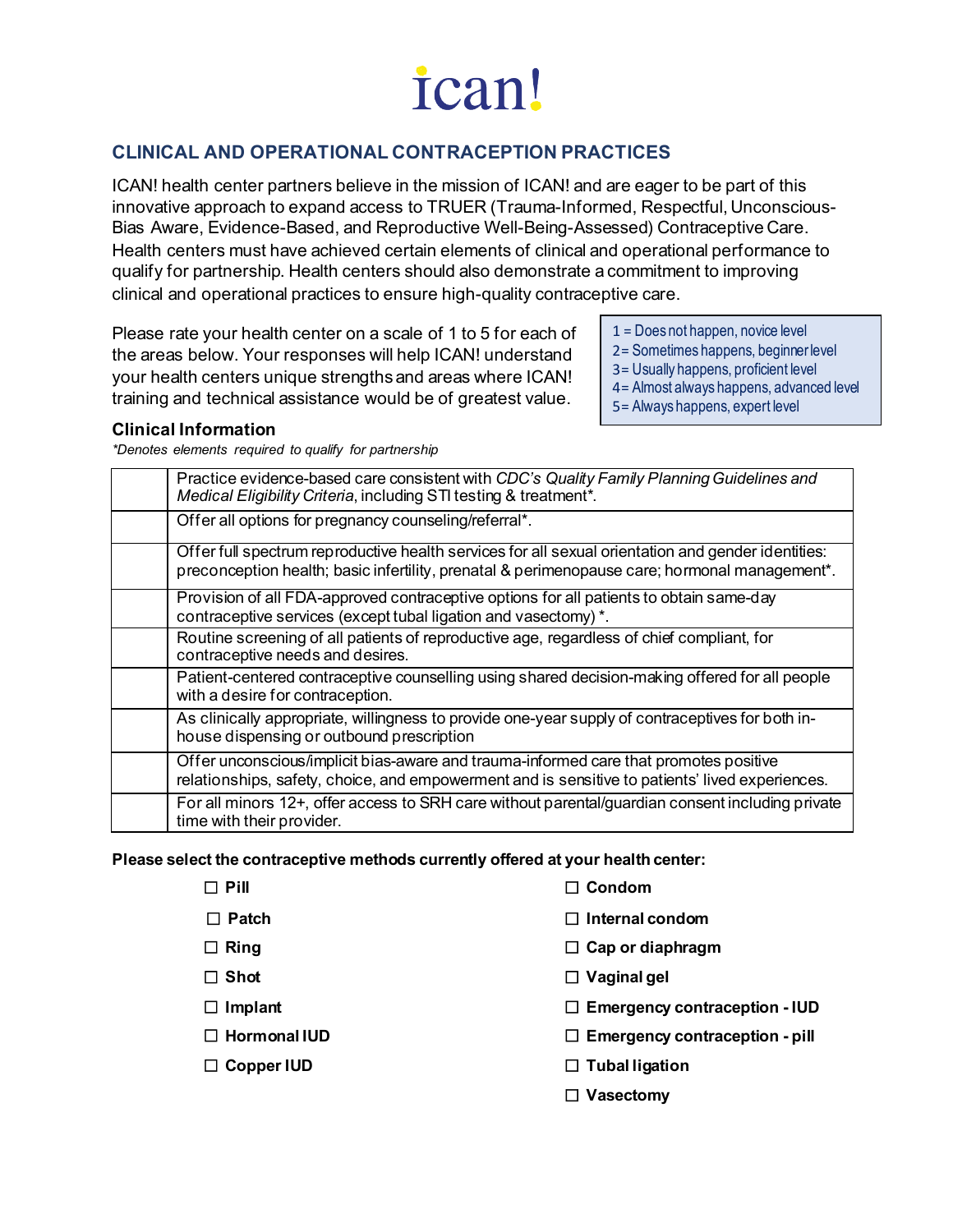**Please provide any additional detail relevant to responses provided above:** 

### **Operational and Administrative Information:**

*\*Denotes elements required to qualify for partnership*

| Ability to provide timely appointments for contraception (ex: EC within 120 hours) *.                                                                                                   |  |  |
|-----------------------------------------------------------------------------------------------------------------------------------------------------------------------------------------|--|--|
| Unduplicated patient volume is greater than 20,000 per year*.                                                                                                                           |  |  |
| Over 30% of patients are Medicaid payors and/or <50% are commercial/private payors*.                                                                                                    |  |  |
| Enrolled with all geographically relevant Medicaid managed care organization plans*.                                                                                                    |  |  |
| Able to counsel, accept, verify, and bill for commercial/private insurance*.                                                                                                            |  |  |
| Provide basic financial counseling to support enrollment and coverage verification*.                                                                                                    |  |  |
| Policies support never turning away a client due to inability to pay, including offering a sliding<br>scale for noninsured/underinsured*.                                               |  |  |
| Access 340B pricing for buy and bill contraceptives when applicable*.                                                                                                                   |  |  |
| Provide appropriate service accommodations for low literacy and non-English speakers,<br>people with disabilities, LGBTQIA, minors, and homeless/at risk of homelessness*.              |  |  |
| Provide contraceptive services via virtual or telehealth.                                                                                                                               |  |  |
| Solicits patient feedback to measure quality of care.                                                                                                                                   |  |  |
| Data extraction/analytics staff available and capable of routinely providing data exports from<br>PM/EMR and to collaborate on data validation and ongoing quality improvement efforts. |  |  |

## **Please provide any additional detail relevant to responses provided above:**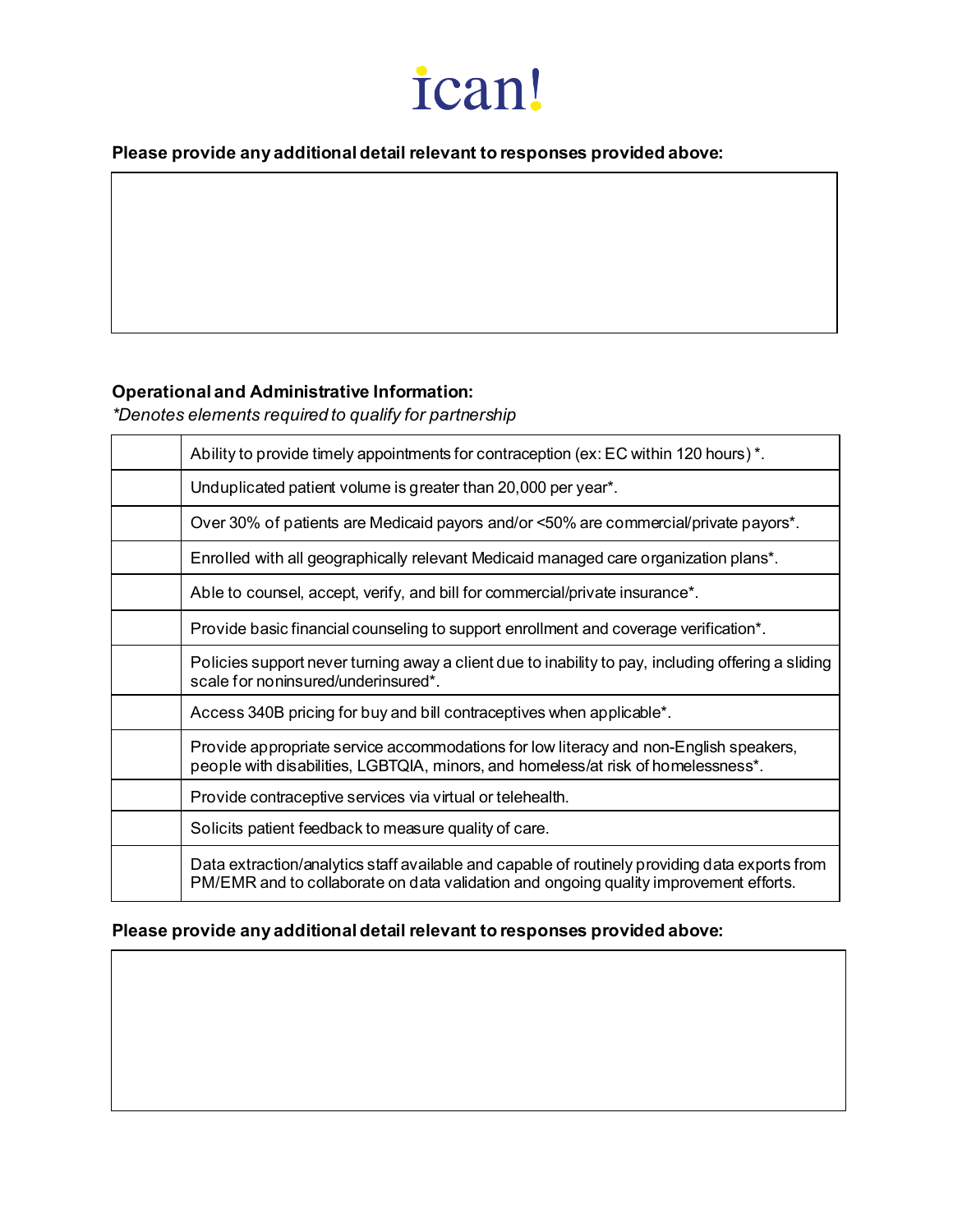### **ROLES AND RESPONSIBILITIES.**

ICAN! works through an **ICAN! Champion** and **clinical leads** from each of the key applicable departments that serve people of reproductive age: Women's Health, Pediatrics, Internal Medicine, and Family Medicine.

**The ICAN! Champion** serves as a liaison between ICAN! and the health center, including the clinical leads. The ICAN! Champion supports the development and implementation an ICAN! action plan and participates in monthly meetings to analyze KPI and PREM data; quarterly ICAN! Quality Hub Network meetings to share lessons learned and promising practices; and ad hoc exchanges with health centers, external experts, or ICAN! leadership. It is strongly recommended the ICAN! Champion be an executive-level individual with decision-making authority within their health center.

#### **ICAN! Champion Information**

| Name                                  |  |
|---------------------------------------|--|
| Title                                 |  |
| Email                                 |  |
| Phone                                 |  |
| Primary location(s)                   |  |
| Please describe how this individual   |  |
| is well placed to initiate systematic |  |
| change for improved contraceptive     |  |
| care at your health center.           |  |

**The Clinical Leads** receive routine (monthly) email communications from ICAN! that includes KPI and PREM data, emerging contraceptive best practices, and quality improvement recommendations. Clinical leads will steward the ICAN initiative within their clinical teams by advancing quality improvement recommendations grounded in KPI or PREM data, including through improved EMR documentation and workflow.

#### **Clinical Lead(s) Information:**

| <b>Clinical Department</b> |  |
|----------------------------|--|
| Name                       |  |
| $\mathsf{raise}$           |  |
| Email                      |  |

| <b>Clinical Department</b> |  |
|----------------------------|--|
| Name                       |  |
| Title                      |  |
| Email                      |  |

| <b>Clinical Department</b> |  |
|----------------------------|--|
| Name                       |  |
| Title                      |  |
| Email                      |  |

| <b>Clinical Department</b> |  |
|----------------------------|--|
| <b>Name</b>                |  |
| Title                      |  |
| Fmail                      |  |